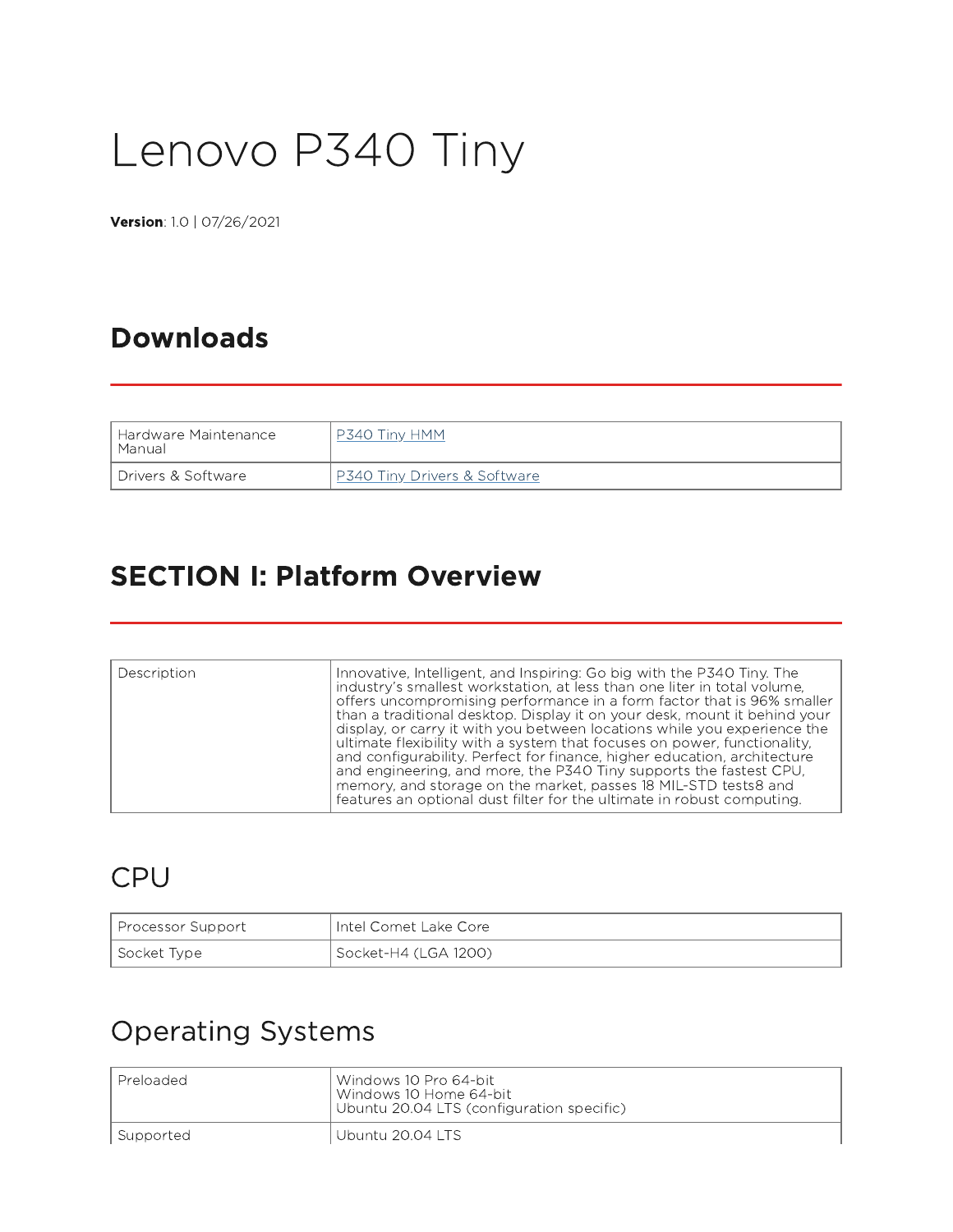## Memory

| Slots             | Up to 2 SODIMMs                             |
|-------------------|---------------------------------------------|
| Channels          | Supports up to 2 SODIMM Sockets, 2 Channels |
| Type              | 260-Pin, 2933MHz non-ECC SODIMM             |
| ECC Support       | No                                          |
| Speed             | Up to 2933MHz                               |
| Max DIMM Size     | 32GB DDR4 SODIMM                            |
| Max System Memory | 64GB                                        |

# Storage

| Total Bays/Size      | $1 \times 2.5''$                                                    |
|----------------------|---------------------------------------------------------------------|
| I PCIe               | 2 x M.2 PCIe Connectors, Gen 3 Onboard                              |
| <b>I</b> Disclaimers | Additional parts/enclosures may be required for some configurations |

## Video

| Integrated Graphics | Intel Integrated UHD Graphics 630          |
|---------------------|--------------------------------------------|
| Discrete Graphics   | PCIe Add-In-Card, Details in Section Below |
| Multi-GPU Support   | Yes                                        |
| Type                | - PCIe Add-In-Card                         |
| Bus Interface       | PCIe x8 Gen 3 Routed From CPU              |

# Front I/O

| l USB | 1 x USB 3.2 Gen 2 Type-A<br>1 x USB 3.2 Gen 1 Type-C |
|-------|------------------------------------------------------|
| Audio | 1 x Combo Audio/Microphone Jack (3.5mm)              |

# Rear I/O

| <b>USB</b>  | 2 x USB 3.2 Gen 2 Type-A<br>$2 \times$ USB 3.2 Gen 1 Type-A |
|-------------|-------------------------------------------------------------|
| DisplayPort | 1 x Standard                                                |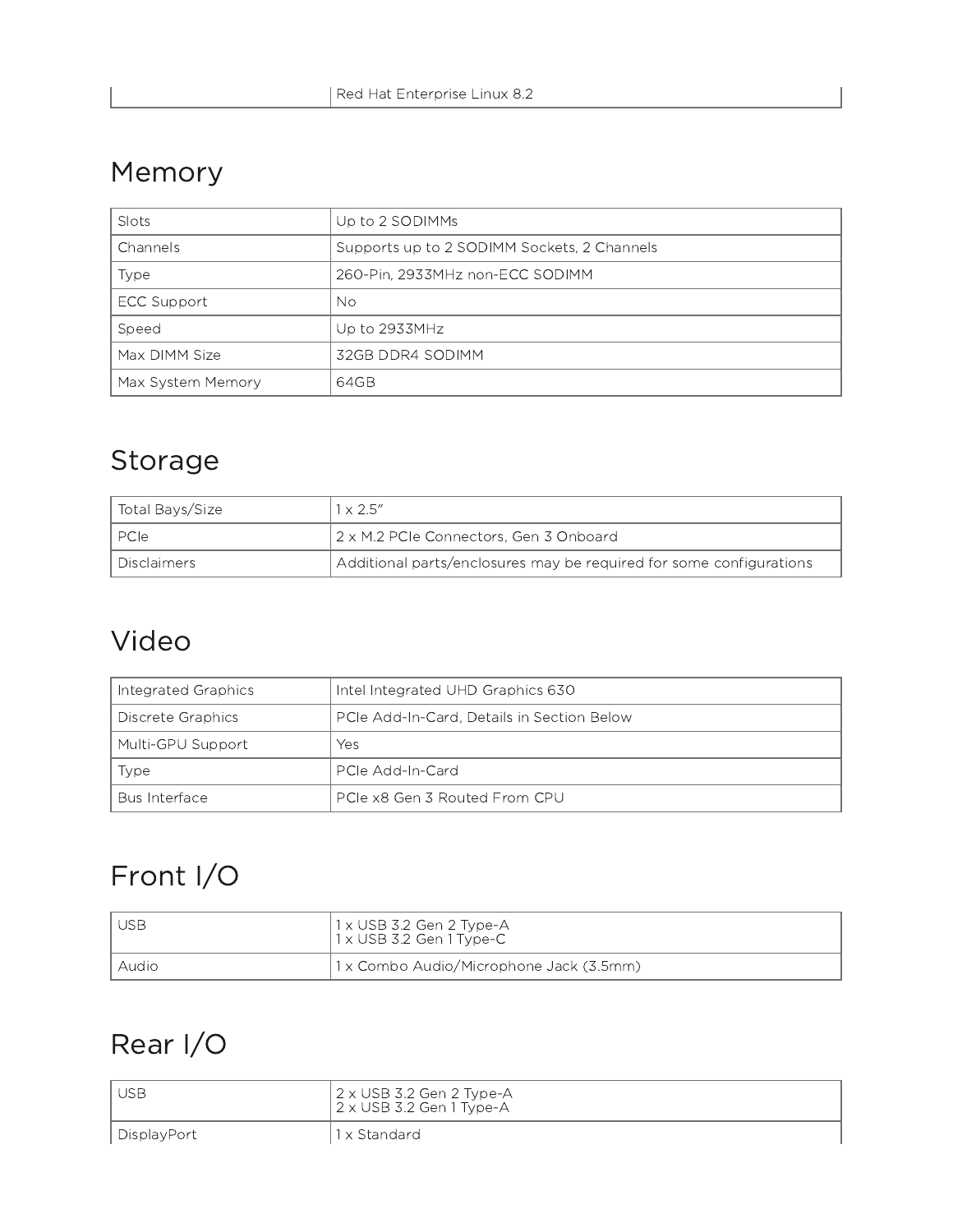|                          | Optional 1 x Rear Port                                                                               |
|--------------------------|------------------------------------------------------------------------------------------------------|
| <b>HDMI</b>              | 1 x Standard<br>Optional 1 x Rear Port                                                               |
| VGA Port                 | Optional 1 x Rear Port                                                                               |
| Serial Port              | Optional 2 x Rear Port                                                                               |
| <b>Ethernet</b>          | x 1GbF - RJ45                                                                                        |
| Optional USB Adapter     | Single Type-C + DP Port                                                                              |
| Optional Network Adapter | Intel I350-T2 Dual Port Gigabit Ethernet Adapter<br>Intel I350-T4 Quad Port Gigabit Ethernet Adapter |

#### Ethernet

| Vendor       | Intel Jacksonville I219LM            |
|--------------|--------------------------------------|
| ' Speeds     | 10/100/1000Mbps                      |
| l Functions  | PXE, ASF, WoL, Jumbo Frames, Teaming |
| l Connectors | $1 \times R$ . 145                   |

## Audio

| Vendor                             | Realtek                                     |
|------------------------------------|---------------------------------------------|
| Type                               | Integrated Audio                            |
| Internal Speaker                   | Yes                                         |
| Connectors                         | Mic + Headphone combo jack                  |
| Chipset                            | ALC233VB                                    |
| Number of Channels                 | 2 Channels                                  |
| Number of Bits/Audio<br>Resolution | 2 Channels of DAC support 24-bit PCM format |

# Thermal

| Temp Sensors | Ambient Sensor<br>VR Sensor<br>M.2 Sensor |
|--------------|-------------------------------------------|
| Fans         | 1 x CPU Fans                              |

# Power Specifications

| <b>Power Supply</b> | 170W/230W                |
|---------------------|--------------------------|
| Power Efficiency    | 89% Efficient @ 50% Load |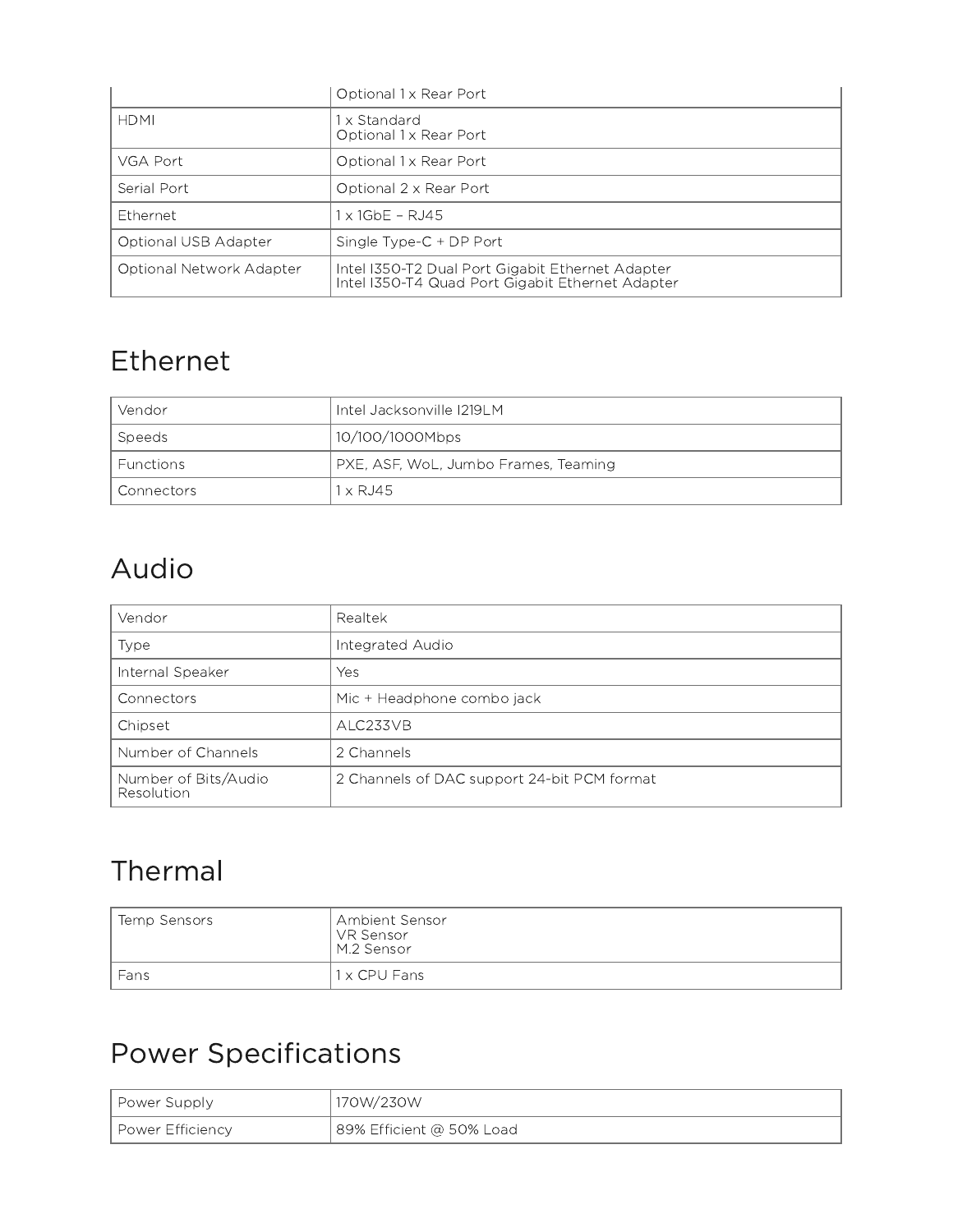| Operating Voltage Range                             | $100 - 240V$ |
|-----------------------------------------------------|--------------|
| Rated Voltage Range                                 | 90-264VAC    |
| Rated Line Frequency                                | 47Hz / 63Hz  |
| <b>Operating Line Frequency</b><br>Range            | 50Hz / 60Hz  |
| Rated Input Current                                 | 6.75A        |
| Graphics                                            | No.          |
| Power Supply Fan                                    | No.          |
| <b>ENERGY STAR® Qualified</b><br>(config dependent) | Yes          |
| Aux Power Drop                                      | No.          |

#### BIOS

Vendor AMI

# Chassis Information

| Color                    | Raven Black                                                                                                                                                                |
|--------------------------|----------------------------------------------------------------------------------------------------------------------------------------------------------------------------|
| <b>PSU</b>               | 230W Power Brick (Chicony, A18-230P1A)<br>Dimensions: 200*100*25.4mm<br>Weight: 878.8g<br>170W Power Brick (Delta, ADP-170CB)<br>Dimensions: 155*76*30mm<br>Weight: 586.7g |
| <b>Thermal Solutions</b> | One System Fan Standard                                                                                                                                                    |
| Dimensions               | 179mm/7.047" H x 182.9mm/7.2" D x 36.5mm/1.437" W                                                                                                                          |
| Weight                   | 1.32ka / 2.91lbs                                                                                                                                                           |

## Packaging Dimensions

| Height (mm/in)   | 490mm / 19.29"    |
|------------------|-------------------|
| Width (mm/in)    | 141mm / 5.55''    |
| Depth (mm)       | 268mm / 10.55"    |
| Weight (kgs/lbs) | 2.848kg / 6.28lbs |

# Security & Serviceability

| <b>TPM</b> | Infineon SLB9670, FW 7.85, TPM 2.0 |
|------------|------------------------------------|
| ∟Asset ID  | ' Yes, 1024 x 8bit                 |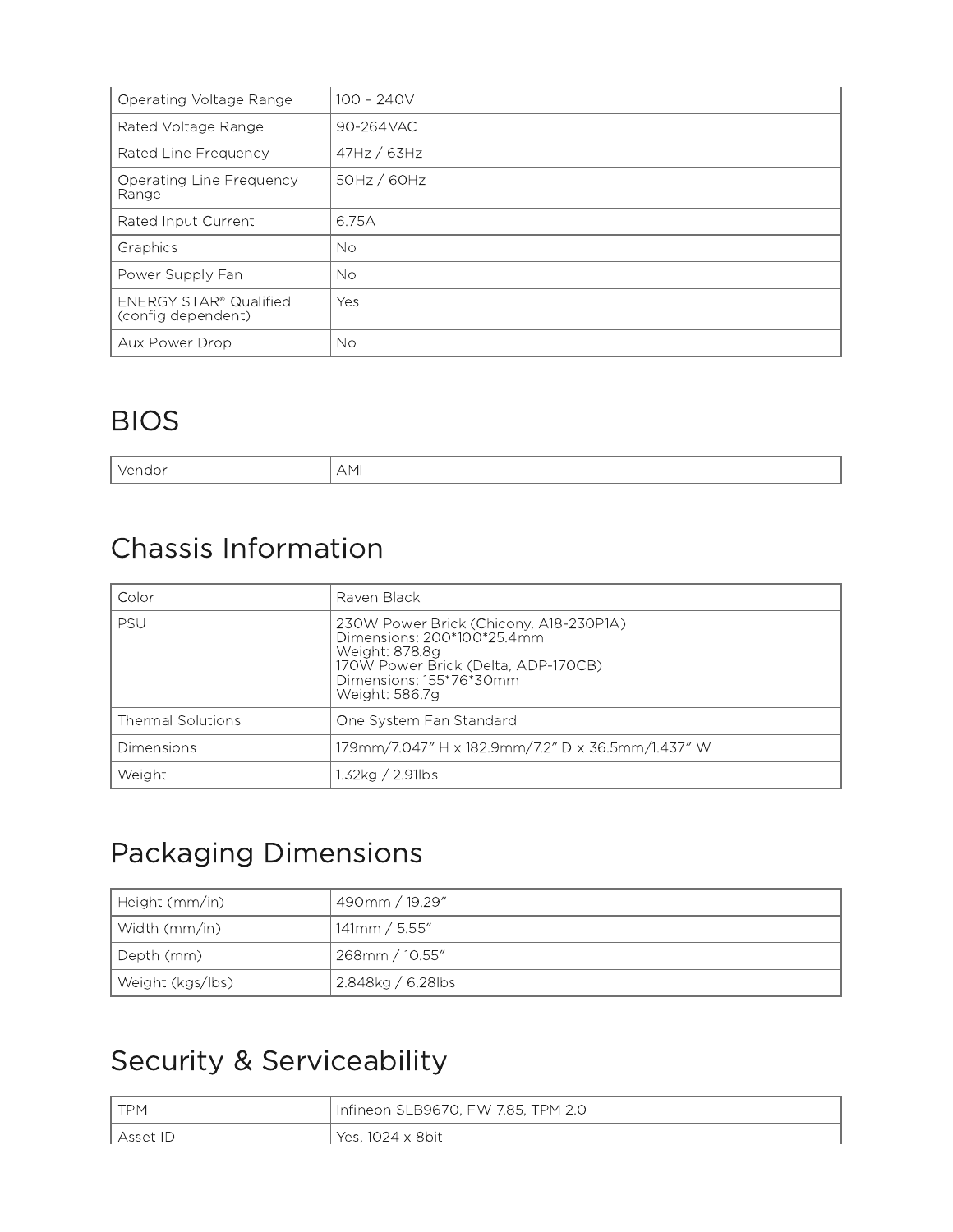| vPro                                                                     | Intel vPro for WS (AMT 14.X)                                                |
|--------------------------------------------------------------------------|-----------------------------------------------------------------------------|
| Cable Lock Support                                                       | Yes, Optional Kensington Cable Lock                                         |
| Serial, Parallel, USB, Audio,<br>Network, Enable/Disable Port<br>Control | Yes                                                                         |
| Power-On Password                                                        | Yes                                                                         |
| Setup Password                                                           | Yes                                                                         |
| NIC LEDs (integrated)                                                    | Yes                                                                         |
| Access Panel Key Lock                                                    | <b>No</b>                                                                   |
| Boot Sequence Control                                                    | Yes                                                                         |
| Padlock Support                                                          | <b>No</b>                                                                   |
| Boot without keyboard<br>and/or mouse                                    | Yes                                                                         |
| Access Panel                                                             | Tool-less Side Cover Removal                                                |
| <b>Hard Drives</b>                                                       | Tool-less                                                                   |
| <b>Expansion Cards</b>                                                   | <b>Retained With Screws</b>                                                 |
| Processor Socket                                                         | Tool-less                                                                   |
| Color coded User Touch<br>Points                                         | Yes                                                                         |
| Color-coordinated Cables<br>and Connectors                               | Yes                                                                         |
| Memory                                                                   | Tool-less                                                                   |
| System Board                                                             | <b>Retained With Screws</b>                                                 |
| Restore CD/DVD/USB Set                                                   | Not Included, Restore Media Available via Lenovo Customer Support<br>Center |

# Operating Environment

| Air Temperature | Operating: $0^{\circ}$ C to 35 <sup>o</sup> C (32 <sup>o</sup> F to 95 <sup>o</sup> F)                                                                                                                                                                                |
|-----------------|-----------------------------------------------------------------------------------------------------------------------------------------------------------------------------------------------------------------------------------------------------------------------|
| Storage         | Storage: -40 <sup>°</sup> C to 60 <sup>°</sup> C (-40 <sup>°</sup> F to 140 <sup>°</sup> F) in Original Shipping Carton Storage: -10 <sup>°</sup> C to 40 <sup>°</sup> C (14 <sup>°</sup> F to 104 <sup>°</sup> F) Without Carton                                     |
| Humidity        | Relative Humidity Operating: 10% to 90% (non-condensing)<br>Relative Humidity Storage/Transit: 10% to 90% (non-condensing)<br>Wet Bulb Temperature Operating: 25°C (77°F) max<br>Wet Bulb Temperature Non-operating: 40 <sup>°</sup> C (104 <sup>°</sup> F) max       |
| Altitude        | Operating: Om to 3048m (Oft to 10000ft)<br>Storage: 0m to 12192m (Oft to 40000ft)                                                                                                                                                                                     |
| Vibration       | Package Vibration:<br>Random, 1.04G at 2-200 Hz, 15 Minutes XYZ 6 faces<br>Operating Vibration:<br>Random, 0.27G at 5-500 Hz, 30 Minutes Per Surface (X,Y,Z)<br>Non-Operating Vibration:<br>Random, 1.04G at 2-200 Hz, 15 Minutes Per Surface $(\pm X, \pm Y, \pm Z)$ |
| Shock           | Operation Shock: 3ms (15G) for 4 Axis $(+X, -X, +Y, -Y)$<br>3ms (30G) for 2 Axis (+Z, -Z), Half-sine Wave, Each Side Will do One<br>Time<br>Rack Operation Shock: 5ms (15G) for 6 Axis (+X, -X, +Y,-Y,+Z, -Z), Half-<br>sine Wave, Each Side Will do One Time         |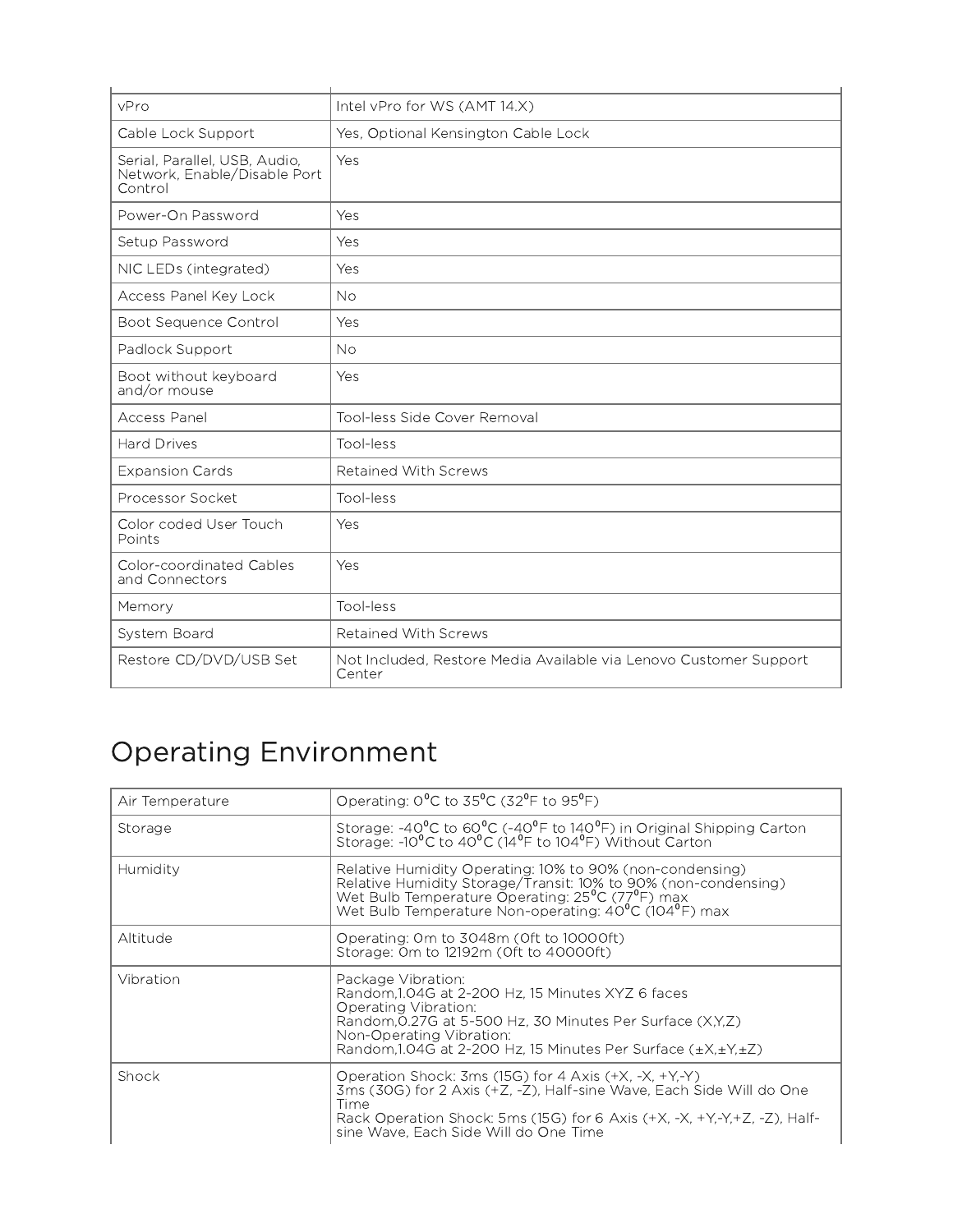#### SECTION II: Platform Detail

| l Board Size | 6.75″ x 6.89″ (171.5mm x 175mm) |
|--------------|---------------------------------|
| Layout       | Custom ATX                      |

#### Motherboard Core

| Processor Support | Intel Comet Lake Core            |
|-------------------|----------------------------------|
| Socket Type       | Socket-H4 (LGA 1200)             |
| Memory Support    | DDR4 up to 2933MHz SODIMM Memory |
| Voltage Regulator | 65W TDP Capable                  |
| Chipset (PCH)     | Intel Q470 Chipset               |
| Flash             | 32MB                             |
| Super I/O         | Nuvoton NCT6686D-L               |
| Clock             | Intel Native isCLK               |
| Audio             | Realtek ALC233VB Codec           |
| Ethernet          | Intel Jacksonville I219LM        |

#### Supported Components

| Processor Level | Intel Comet Lake Core                                                                                                                                                                   |
|-----------------|-----------------------------------------------------------------------------------------------------------------------------------------------------------------------------------------|
| Processor       | i9-10900<br>i7-10700<br>i5-10600<br>i5-10500<br>i5-10400<br>i3-10320<br>i3-10300<br>i3-10100<br>i9-10900T<br>i7-10700T<br>i5-10600T<br>i5-10500T<br>i5-10400T<br>i3-10300T<br>i3-10100T |
| Memory Type     | SODIMM 2933 MHz                                                                                                                                                                         |
| Memory          | 4GB 2933MHz DDR4 SDRAM SODIMM<br>8GB 2933MHz DDR4 SDRAM SODIMM                                                                                                                          |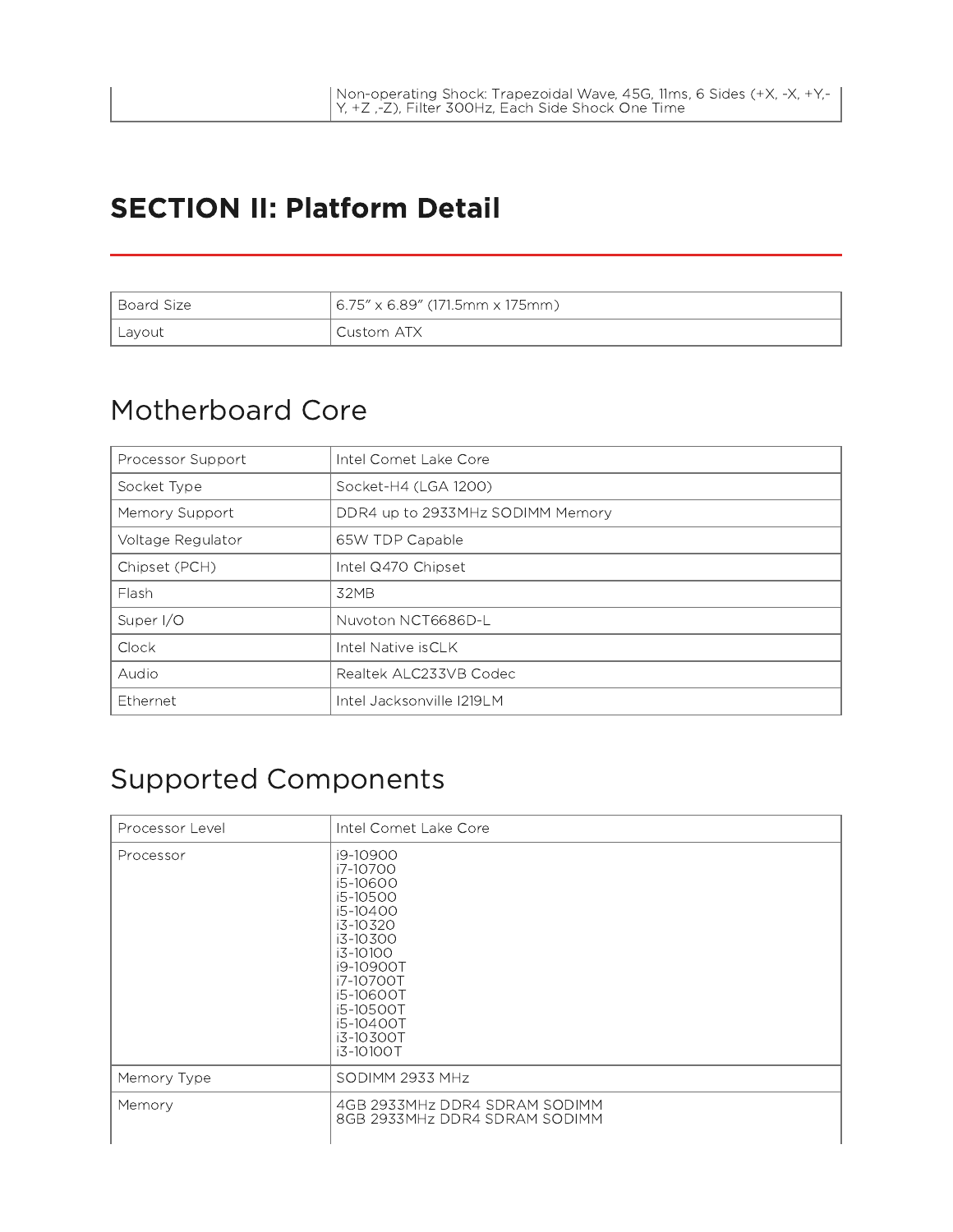#### Storage

| 1024GB M.2 PCIe SSD, Gen 3 x4, NVMe, OPAL | I M.2 PCIe Solid State Drive | 256GB M.2 PCIe SSD, Gen 3 x4, NVMe, OPAL |
|-------------------------------------------|------------------------------|------------------------------------------|
| 2048GB M.2 PCIe SSD, Gen 3 x4, NVMe, OPAL | $ $ (SSD)                    | 512GB M.2 PCIe SSD, Gen 3 x4, NVMe, OPAL |

#### RAID

| RAID Levels and<br>Requirements | Supported RAID 0/1                                                                                                                                                                                                                                                                                    |
|---------------------------------|-------------------------------------------------------------------------------------------------------------------------------------------------------------------------------------------------------------------------------------------------------------------------------------------------------|
| Notes                           | Supported RAID levels for a system will vary from the stated<br>capabilities of the RAID controller due to dependencies on the number<br>and capacity of physical disks in the system and on customer<br>requirements for performance, fault tolerance, or data redundancy.<br>Max supported RAID 0/1 |

## Optical Drive/Removable Media

| <b>I</b> DVD-ROM Drive | Slim DVD-ROM Drive          |
|------------------------|-----------------------------|
| DVD Burner/CD-RW Drive | Slim DVD Burner/CD-RW Drive |

#### Keyboard and Pointing Devices

| l Kevboard       | Traditional USB Keyboard<br>Calliope Wireless Keyboard                          |
|------------------|---------------------------------------------------------------------------------|
| Pointing Devices | Calliope USB Mouse  <br>Calliope Wireless Mouse<br><b>Fingerprint USB Mouse</b> |

#### PCIe Adapters

| Network     | Intel I350-T2 Dual Port Gigabit Ethernet Adapter<br>Intel I350-T4 Quad Port Gigabit Ethernet Adapter                                                                                                                                       |
|-------------|--------------------------------------------------------------------------------------------------------------------------------------------------------------------------------------------------------------------------------------------|
| Thunderbolt | Rear Thunderbolt PCIe Adapter                                                                                                                                                                                                              |
| WiFi Cards  | Intel PCIe WiFi Card With BT External Antenna Kit (Intel AX201 vPro)<br>Intel PCIe WiFi Card With BT External Antenna Kit (Intel 9560 non-<br>vPro)<br>Foxconn PCIe WiFi Card with BT External Antenna Kit (Foxconn<br>RTL8822CE non-vPro) |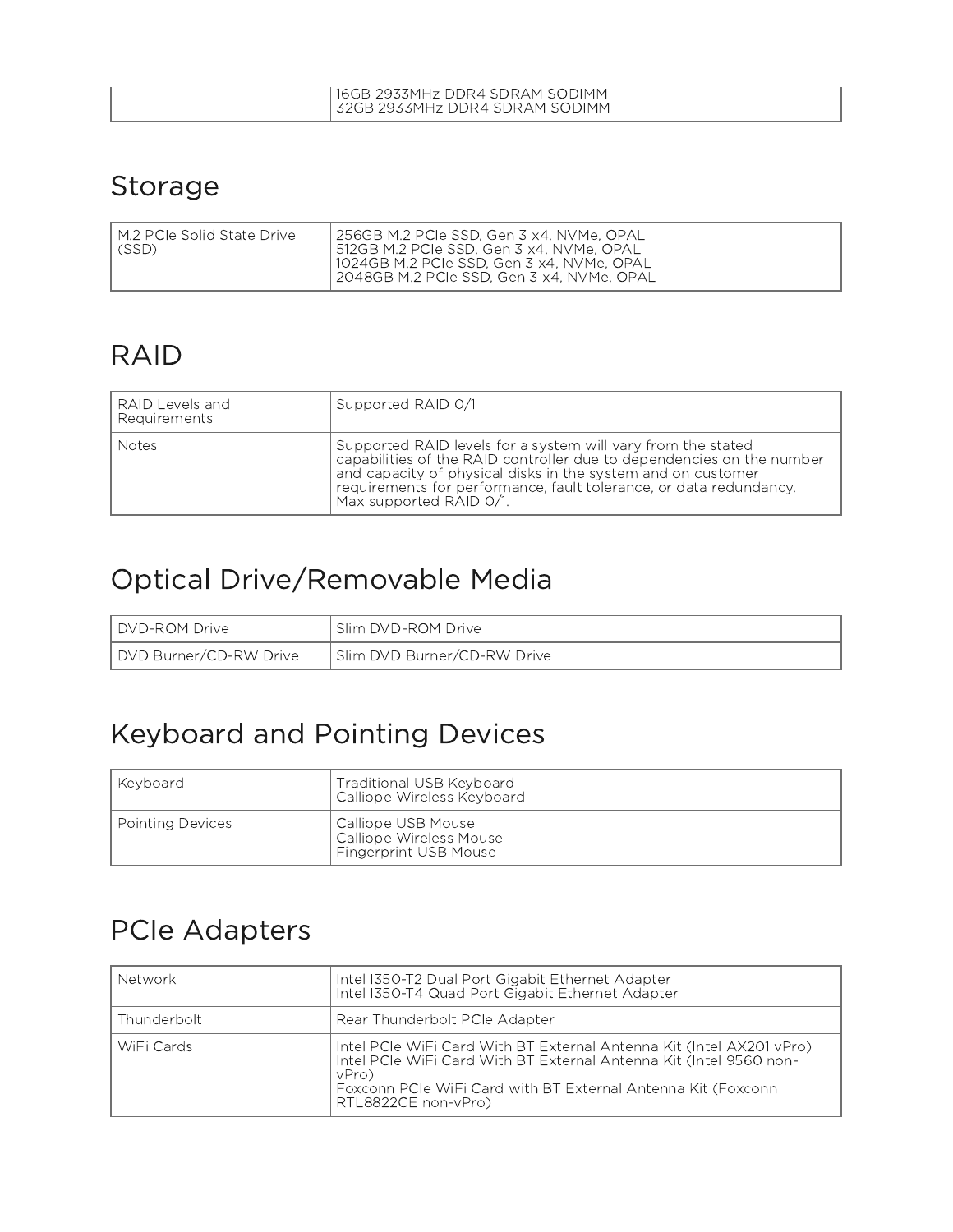| CPU                      | Intel i3-<br>10320 | Intel i3-<br>10100 | Intel i3-<br>10300 | Intel i5-<br>10400 | Intel i5-<br>10500 |
|--------------------------|--------------------|--------------------|--------------------|--------------------|--------------------|
| # of Cores               | 4c                 | 4c                 | 4c                 | 6с                 | 6c                 |
| # of Threads             | 8                  | 8                  | 8                  | 12                 | 12                 |
| Processor Base Frequency | 3.8GHz             | 3.6GHz             | $3.7$ GHz          | $2.9$ GHz          | $3.1$ GHz          |
| Max Turbo Frequency      | <b>NA</b>          | <b>NA</b>          | <b>NA</b>          | <b>NA</b>          | <b>NA</b>          |
| Cache                    | 8M                 | 8M                 | 8M                 | 12M                | 12M                |
| <b>TDP</b>               | 65W                | 65W                | 65W                | 65W                | 65W                |

#### CPU Specifications

## CPU Specifications

| CPU                      | Intel i5-<br>10600 | Intel i7-<br>10700 | Intel i9-<br>10900 | Intel i3-<br>10100T | Intel i3-<br>10300T |
|--------------------------|--------------------|--------------------|--------------------|---------------------|---------------------|
| # of Cores               | 6с                 | 8c                 | 10 <sup>c</sup>    | 4c                  | 4c                  |
| # of Threads             | 12                 | 16                 | 20                 | 8                   | 8                   |
| Processor Base Frequency | 3.3GHz             | $2.9$ GHz          | $2.8$ GHz          | 3.0GHz              | 3.0GHz              |
| Max Turbo Frequency      | <b>NA</b>          | 4.8GHz             | 5.1GHz             | <b>NA</b>           | NA.                 |
| Cache                    | 12M                | 16 <sub>M</sub>    | 20M                | 8M                  | 8M                  |
| <b>TDP</b>               | 65W                | 65W                | 65W                | 35W                 | 35W                 |

## CPU Specifications

| CPU                      | Intel i5-<br>10400T | Intel i5-<br>10500T | Intel i5-<br>10600T | Intel i7-<br>10700T | Intel i9-<br>10900T |
|--------------------------|---------------------|---------------------|---------------------|---------------------|---------------------|
| # of Cores               | 6с                  | 6c                  | 6с                  | 8с                  | 10c                 |
| # of Threads             | 12                  | 12                  | 12                  | 16                  | 20                  |
| Processor Base Frequency | $2.0$ GHz           | 2.3GHz              | $2.4$ GHz           | $2.0$ GHz           | $1.9$ GHz           |
| Max Turbo Frequency      | NA.                 | <b>NA</b>           | <b>NA</b>           | $4.5$ Ghz           | $4.6$ GHz           |
| Cache                    | 12M                 | 12M                 | 12M                 | 16 <sub>M</sub>     | 20M                 |
| <b>TDP</b>               | 35W                 | 35W                 | 35W                 | 35W                 | 35W                 |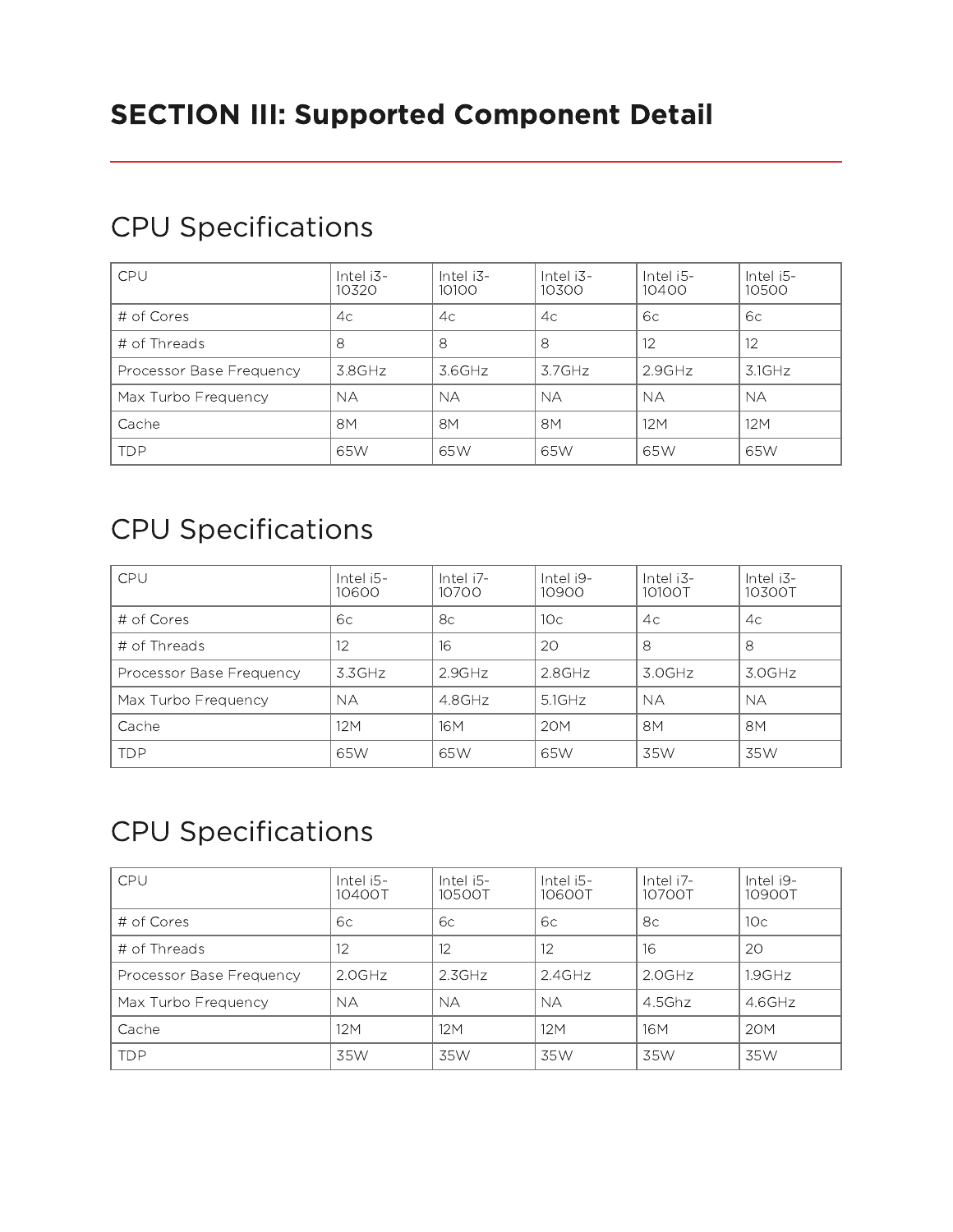# Solid State Storage Specifications

| Drive                                       | NVMe 2280 M.2<br>256GB PCIe<br>SSD (OPAL)                                                                                                                                                                                       | NVMe 2280 M.2<br>512GB PCIe SSD<br>(OPAL) | NVMe 2280 M.2<br><b>ITB PCIe SSD</b><br>(OPAL) | NVMe 2280 M.2<br>2TB PCIe SSD<br>(OPAL) |
|---------------------------------------------|---------------------------------------------------------------------------------------------------------------------------------------------------------------------------------------------------------------------------------|-------------------------------------------|------------------------------------------------|-----------------------------------------|
| Dimensions Millimeters (W x<br>$D \times H$ | $22 \times 80 \times 3$                                                                                                                                                                                                         | $22 \times 80 \times 3$                   | $22 \times 80 \times 3$                        | $22 \times 80 \times 3$                 |
| Interface Type                              | PCIe Gen 3x4                                                                                                                                                                                                                    | PCIe Gen 3x4                              | PCIe Gen 3x4                                   | PCIe Gen 3x4                            |
| Power Active (AVG)                          | 5.0W                                                                                                                                                                                                                            | 5.0W                                      | 5.0W                                           | 5.0W                                    |
| Power Idle                                  | 50 mW                                                                                                                                                                                                                           | 50 mW                                     | 50 mW                                          | 50 mW                                   |
| <b>Typical Sequential Read</b>              | 3000 MB/s                                                                                                                                                                                                                       | 3100 MB/s                                 | 3200 MB/s                                      | 3200 MB/s                               |
| <b>Typical Sequential Write</b>             | 1600 MB/s                                                                                                                                                                                                                       | 2700 mB/s                                 | 2900 MB/s                                      | 2700 MB/s                               |
| Typical Random Read (4GB<br>Span)           | 240,000 IOPS                                                                                                                                                                                                                    | 300,000 IOPS                              | 305,000 IOPS                                   | 600,000 IOPS                            |
| Typical Random Write (4GB<br>Span)          | 210,000 IOPS                                                                                                                                                                                                                    | 240,000 IOPS                              | 245,000 IOPS                                   | 500,000 IOPS                            |
| Operating Temperature<br>Range              | $O$ to $55^{\circ}$ C                                                                                                                                                                                                           | $O$ to $55^{\circ}$ C                     | $O$ to $55^{\circ}$ C                          | $O$ to $55^{\circ}$ C                   |
| Endurance Rating (Lifetime<br>Writes)       | 85 TB                                                                                                                                                                                                                           | 150 TB                                    | 300 TB                                         | 600 TB                                  |
| Mean Time Between Failures<br>(MTBF)        | 2.0M POH                                                                                                                                                                                                                        | 2.0M POH                                  | 2.0M POH                                       | 2.0M POH                                |
| Hardware Encryption                         | <b>AES 256 bit</b>                                                                                                                                                                                                              | <b>AES 256 bit</b>                        | <b>AES 256 bit</b>                             | <b>AES 256 bit</b>                      |
| Disclaimers                                 | SSD performance measured with Crystal Disk Mark version 6.0.2 with<br>the default 1000 MB data set. Sequential measurements are with 1<br>Thread, Queue-Depth 32. Random measurements are with 4 threads<br>and queue-depth 32. |                                           |                                                |                                         |

# Optical Drive Specifications

| Description                | 9mm Slim DVD ROM Drive<br>$(SATA)$ - Win10                                                            | 9mm Slim DVD Burner/CD-RW<br>Drive (SATA) - No OS/Linux                             |
|----------------------------|-------------------------------------------------------------------------------------------------------|-------------------------------------------------------------------------------------|
| Interface Type             | SATA 1.5 Gb/s                                                                                         | SATA 1.5 Gb/s                                                                       |
| Dimensions                 | $128\pm0.4\times9.0\pm0.4\times127\pm0.4$ (Max)<br>Unit:mm (Without Bezel-W $\times$ H $\times$<br>D) | 128±0.4x9.0 ±0.4x127±0.4(Max)<br>Unit:mm (Without Bezel-W $\times$ H $\times$<br>D) |
| Disc Capacity              | <b>NA</b>                                                                                             | <b>NA</b>                                                                           |
| Type                       | <b>DVDROM</b>                                                                                         | <b>DVDWriter</b>                                                                    |
| <b>External Dimensions</b> | <b>NA</b>                                                                                             | <b>NA</b>                                                                           |
| Speed                      | <b>NA</b>                                                                                             | <b>NA</b>                                                                           |
| Bay Type                   | 9.0mm Tray                                                                                            | 9.0mm Tray                                                                          |
| Color                      | Business Black or without bezel                                                                       | Business Black or without bezel                                                     |
| Removable                  | No.                                                                                                   | <b>No</b>                                                                           |
| Internal Buffer Size       | 0.5MB Min                                                                                             | 0.5MB Min                                                                           |
| Writes                     | <b>NA</b>                                                                                             | 8XDVD+R / 8XDVD+RW /<br>6XDVD+RDL                                                   |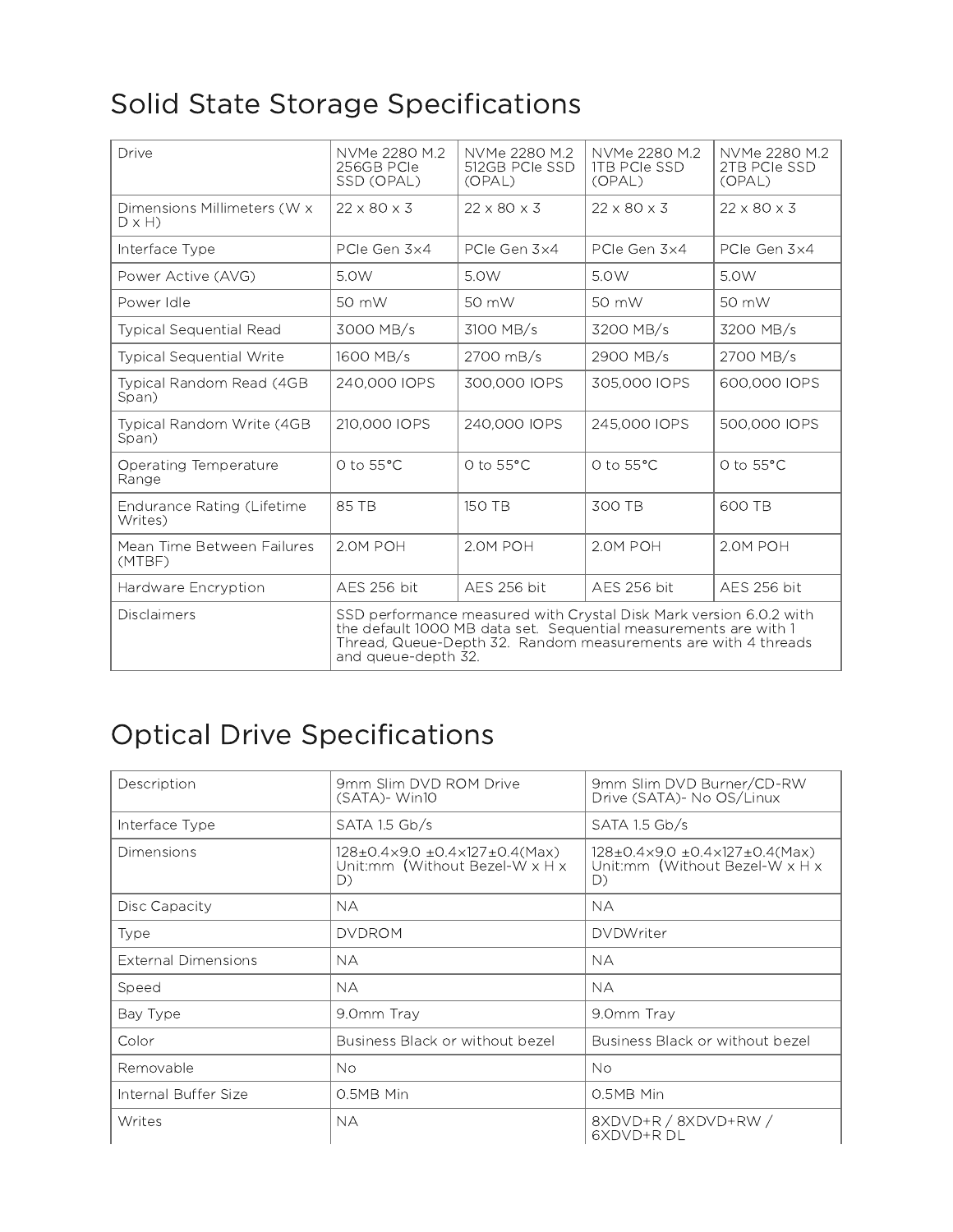|                                       |                                                                                                                                                                           | 8XDVD-R / 6XDVD-RW / 6XDVD-<br>R DL<br>24XCD-R / 16XCD-RW                                                                                                               |
|---------------------------------------|---------------------------------------------------------------------------------------------------------------------------------------------------------------------------|-------------------------------------------------------------------------------------------------------------------------------------------------------------------------|
| Reads                                 | 8XDVD-ROM / 24XCD-ROM                                                                                                                                                     | 8XDVD-ROM / 24XCD-ROM                                                                                                                                                   |
| Source                                | DC Power 5V                                                                                                                                                               | DC Power 5V                                                                                                                                                             |
| DC Power Requirements                 | $+5V+5%$                                                                                                                                                                  | $+5V+5%$                                                                                                                                                                |
| DC Current                            | Max $2.5A@5v$                                                                                                                                                             | Max 2.5A@5v                                                                                                                                                             |
| <b>Operating Systems</b><br>Supported | All Windows OS                                                                                                                                                            | All Windows OS                                                                                                                                                          |
| Temperature                           | Operating: $5^{\circ}$ C to 45 $^{\circ}$ C<br>Non-Operating:-30°C to 60°C                                                                                                | Operating: $5^{\circ}$ C to 45 $^{\circ}$ C<br>Non-Operating:-30°C to 60°C                                                                                              |
| Relative Humidity                     | Operating $>$<br>Read: 15 % to 85 % (Non-<br>Condensing)<br>Write 15 % to 80 % (Depend on the<br>Temperature)<br>Storage/Transportation><br>10 % to 80 % (Non-Condensing) | Operating ><br>Read: 15 % to 85 % (Non-<br>Condensing)<br>Write 15 % to 80 % (Depend on the<br>Temperature)<br>Storage/Transportation><br>10 % to 80 % (Non-Condensing) |

## Integrated Graphics Adapter

| Type                   | Intel UHD Graphics 630                         |
|------------------------|------------------------------------------------|
| Display Interface      | $1 \times$ DP 1.2, 1 $\times$ HDMI 1.4         |
| Video Resolution (max) | 4096x2304 @ 60Hz (DP), 4096x2304 @ 24Hz (HDMI) |

# Discrete Graphics Adapter

| Adapter                                                                              | Quadro P620                                  | Quadro P1000                                   |
|--------------------------------------------------------------------------------------|----------------------------------------------|------------------------------------------------|
| <b>Bus Interface</b>                                                                 | PCIe 3.0 x16                                 | PCIe 3.0 x16                                   |
| Display Interface                                                                    | $4 \times mDP$ 1.4                           | $4 \times mDP$ 1.4                             |
| Graphics Chipset                                                                     | Pascal                                       | Pascal                                         |
| Memory Clock Frequency<br>(MHz)                                                      | 1252MHz                                      | 1253MHz                                        |
| Memory Size                                                                          | 2GB GDDR5                                    | 4GB GDDR5                                      |
| Memory Interface                                                                     | 128-bit                                      | 128-bit                                        |
| Memory Bandwidth                                                                     | Up to 80GB/s                                 | Up to 82GB/s                                   |
| <b>GPU Cores</b>                                                                     | CUDA Cores: 512                              | CUDA Cores: 640                                |
| GPU Core Frequency (MHz)                                                             | 1266MHz                                      | 1266MHz                                        |
| Maximum Power<br>Consumption                                                         | 40W                                          | 47W                                            |
| Supported Resolutions and<br>Max Refresh Rates (Hz)<br>(Note: Analog and/or Digital) | 4 x 4096x2160 @ 60Hz<br>4 x 5120x2880 @ 60Hz | 4 x 4096x2160 @ 60Hz<br>4 x 5120 × 2880 @ 60Hz |
| Thermal Solution                                                                     | Ultra-quiet Active Fansink                   | Ultra-quiet Active Fansink                     |
| Dimension                                                                            | 2.713" H x 5.7" L                            | $2.713" H \times 5.7" L$                       |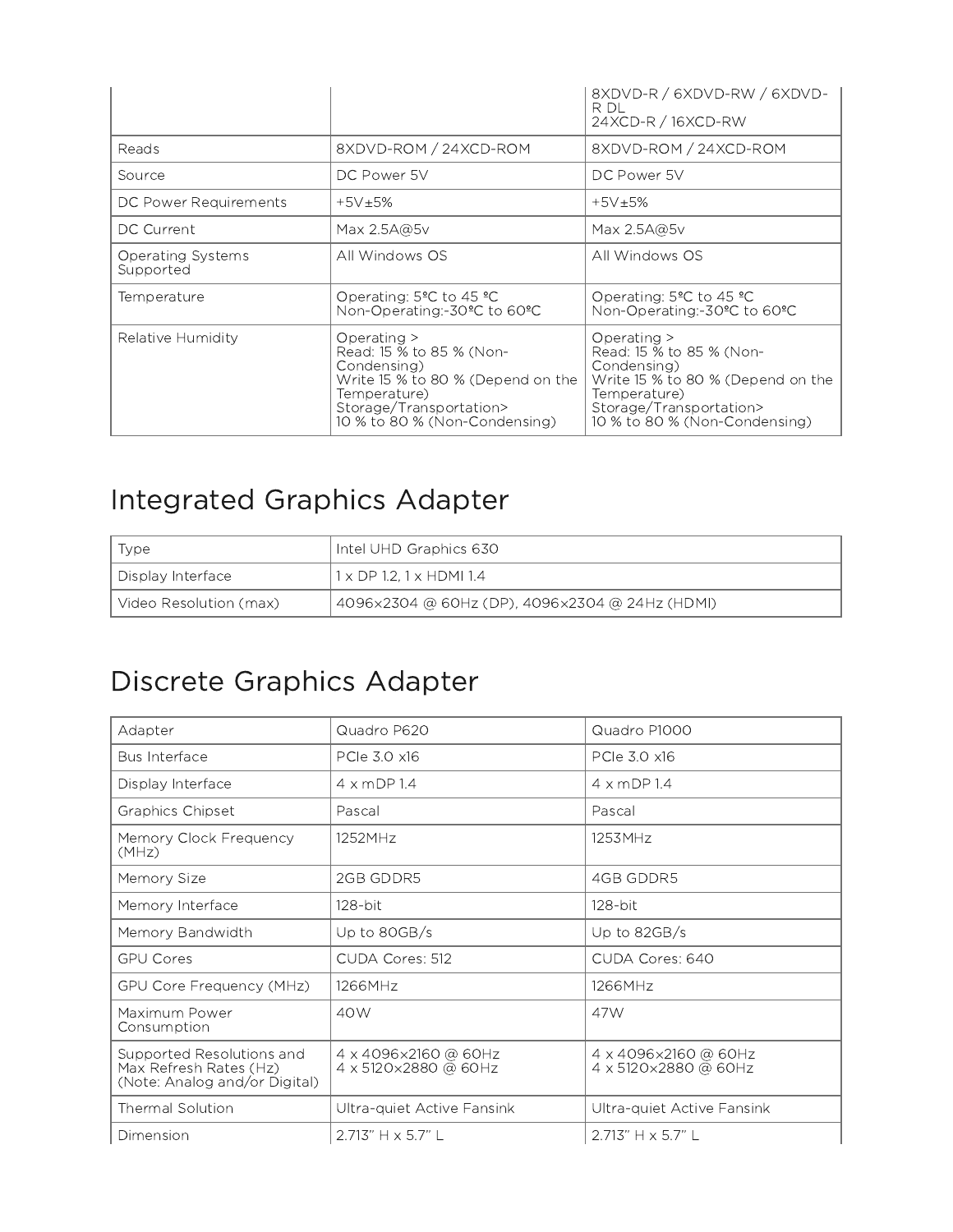# Intel® Ethernet Specifications

| Card                                        | Intel<br>Jefferson<br>Peak 2 9560<br>$2*2ac + BTS.0$<br>PCIE Non-<br>vPro M.2<br>Module<br>(CNVi) | Intel Wi-Fi 6<br>AX201<br>$2*2ax+BT5.0$<br>vPro PCIE<br>M.2 2230<br>Module<br>(CNVi) | Foxconn<br><b>RTL8822CE</b><br>2*2ac+BT5.0<br>PCIE M.2<br><b>WLAN</b><br>module | Intel I350-T2<br>Dual Port<br>Gigabit<br>Ethernet<br>Adapter<br>(Stony Lake<br>T2                                                                                      | Intel I350-T4<br>Quad Port<br>Gigabit<br>Ethernet<br>Adapter<br>(Stony Lake<br>T(4)                                                                                    |
|---------------------------------------------|---------------------------------------------------------------------------------------------------|--------------------------------------------------------------------------------------|---------------------------------------------------------------------------------|------------------------------------------------------------------------------------------------------------------------------------------------------------------------|------------------------------------------------------------------------------------------------------------------------------------------------------------------------|
| Supplier PN                                 | 9560.NGWG<br>NV MM#<br>957715                                                                     | AX201.NGW<br>G MM#<br>985841                                                         | T99H152.00                                                                      | I350T2G1P2<br>0, MM#<br>928941                                                                                                                                         | I350T4G1P2<br>0, MM#<br>928942                                                                                                                                         |
| Data Rates Supported                        | 5G/2.4G<br><b>WIFI</b>                                                                            | 5G/2.4G<br><b>WIFI</b>                                                               | 5G/2.4G<br><b>WIFI</b>                                                          | 10/100/1000<br>Mbps<br>(Copper),<br>1000Mbps<br>(Fiber)                                                                                                                | 10/100/1000<br>Mbps<br>(Copper),<br>1000Mbps<br>(Fiber)                                                                                                                |
| <b>Controller Details</b>                   | $\times$                                                                                          | $\times$                                                                             | $\times$                                                                        | Intel<br>Ethernet<br>Controller<br>1350                                                                                                                                | Intel<br>Ethernet<br>Controller<br>1351                                                                                                                                |
| Controller Bus Architecture                 | PCIe Gen3                                                                                         | PCIe Gen3                                                                            | PCIe Gen3                                                                       | PCle 2.1<br>(5GT/s)                                                                                                                                                    | PCle 2.1<br>(5GT/s)                                                                                                                                                    |
| Data Transfer Mode                          | Wireless<br>$+BT$                                                                                 | Wireless<br>$+BT$                                                                    | Wireless<br>$+BT$                                                               | Ethernet                                                                                                                                                               | Ethernet                                                                                                                                                               |
| Power Consumption                           | $\times$                                                                                          | X                                                                                    | $\times$                                                                        | Copper:<br>I350-T2 V2=<br>4.4W<br>Fiber:<br>$1350 - F2 =$<br>5.5W                                                                                                      | Copper:<br>$1350T4V2=$<br>5W<br>LC-Fiber:<br>$1350F4 = 6W$                                                                                                             |
| <b>IEEE Standards Compliance</b>            | 802.11<br>abgn+acR2<br><b>MIMO 2X2</b><br>+MU-MIMO                                                | 802.11<br>abgn+acR2<br>+ax MIMO<br>2X2                                               | 802.11a/b/g/<br>n/ac                                                            | <b>IEEE</b><br>802.3/10BA<br>SE-T,<br>100BASE-<br>TX,<br>1000BASE-T                                                                                                    | <b>IEEE</b><br>802.3/10BA<br>SE-T,<br>100BASE-<br>TX,<br>1000BASE-T                                                                                                    |
| Boot ROM Support                            | UEFI boot                                                                                         | Core boot<br>UEFI boot                                                               | $\times$                                                                        | PXE boot,<br>Intel iSCSI<br>Remote<br>Boot for<br>Windows,<br>Linux and<br>Vmware,<br>Intel<br>BootAgent<br>Software via<br>PXE or<br>BootP.<br>WDMS or<br><b>UEFI</b> | PXE boot,<br>Intel iSCSI<br>Remote<br>Boot for<br>Windows,<br>Linux and<br>Vmware,<br>Intel<br>BootAgent<br>Software via<br>PXE or<br>BootP,<br>WDMS or<br><b>UEFI</b> |
| Network Transfer Mode<br>(Full/Half Duplex) | Supported                                                                                         | Supported                                                                            | $\times$                                                                        | Supported                                                                                                                                                              | Supported                                                                                                                                                              |
| Network Transfer Rate                       | $\times$                                                                                          | X.                                                                                   | $\bar{\mathsf{X}}$                                                              | 1,000Mbps<br>Full Duplex                                                                                                                                               | 1,000Mbps<br>Full Duplex                                                                                                                                               |
| Operating System Driver<br>Support          | Windows 8.1,<br>Windows 10,                                                                       | Windows 10,<br>Linux,                                                                | Windows 10                                                                      | Windows<br>$7/8/10$ ,                                                                                                                                                  | Windows<br>7/8/10,                                                                                                                                                     |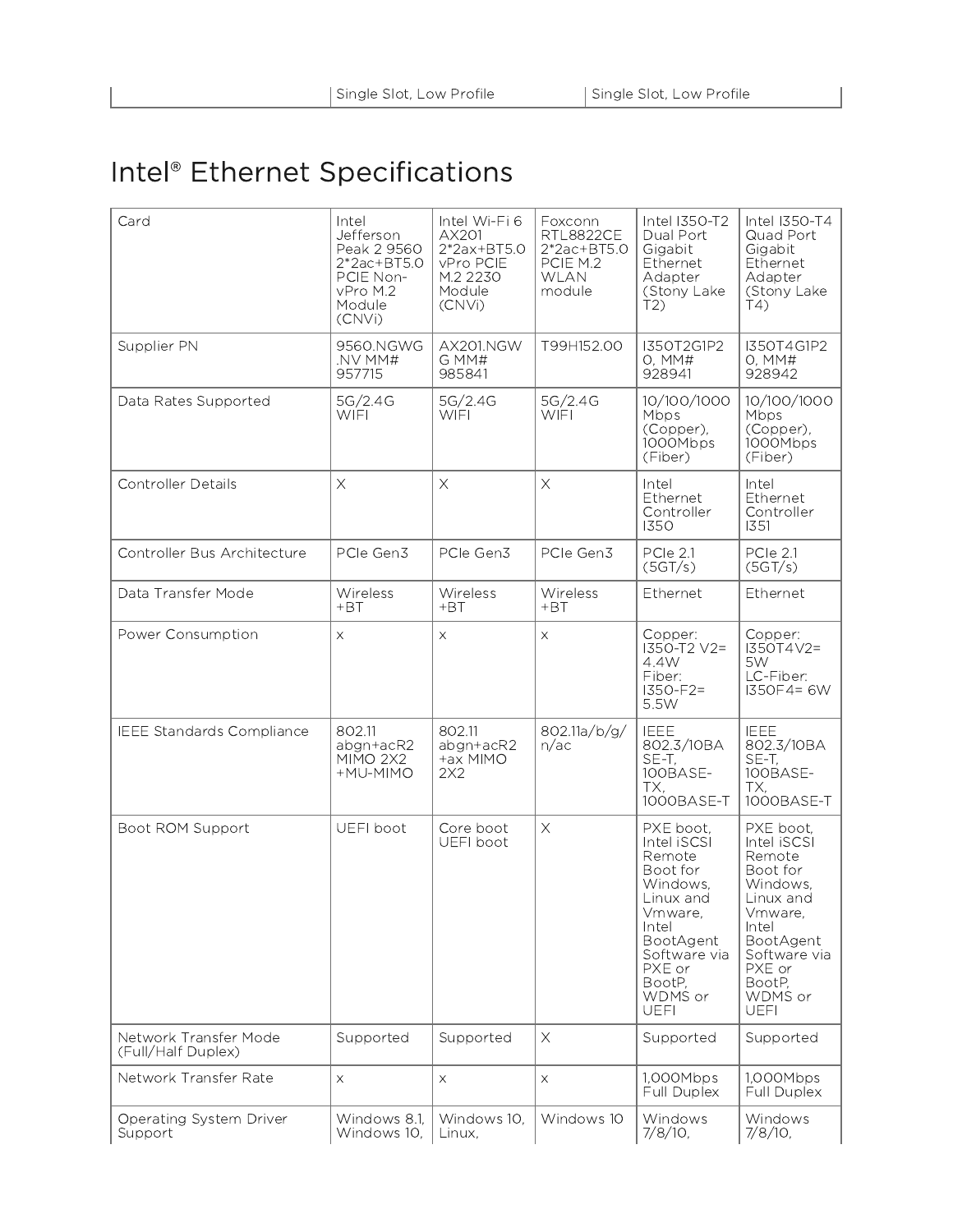|                                        | Linux.<br>Chrome           | Chrome                     |                            | Linux, Free<br>BSD.<br>XEN, Vmware                      | Linux, Free<br>BSD.<br>XEN, Vmware                             |
|----------------------------------------|----------------------------|----------------------------|----------------------------|---------------------------------------------------------|----------------------------------------------------------------|
| Manageability                          | $\times$                   | $\times$                   | $\times$                   | Supported                                               | Supported                                                      |
| Manageability Capabilities<br>Alerting | $\times$                   | $\times$                   | $\times$                   | Supported                                               | Supported                                                      |
| <b>TDP</b>                             | $\times$                   | $\times$                   | $\times$                   | Firmware<br>Based<br>Thermal<br>Managemen               | Firmware<br>Based<br>Thermal<br>Managemen                      |
| Operating Temperature<br>Range         | $O^{\circ}C - 8O^{\circ}C$ | $O^{\circ}C - 8O^{\circ}C$ | $O^{\circ}C - 7O^{\circ}C$ | 0°C to 55°C<br>(32°F to<br>$131^{\circ}$ F)             | $0^{\circ}$ C to 55 $^{\circ}$ C<br>(32°F to<br>$131^{\circ}F$ |
| # of Ports                             | $\times$                   | $\times$                   | $\times$                   | $\overline{2}$                                          | $\overline{4}$                                                 |
| Data Rate Per Port                     | $\times$                   | $\times$                   | $\times$                   | 10/100/1000<br>Mbps<br>(copper),<br>1000Mbps<br>(fiber) | 10/100/1000<br>Mbps<br>(copper),<br>1000Mbps<br>(fiber)        |
| System Interface Type                  | PCIe Gen3<br>$\times 4$    | PCIe Gen3<br>$\times 4$    | PCIe Gen3<br>$\times 4$    | PCIe Gen 2.1                                            | PCIe Gen 2.1                                                   |
| NC Sideband Interface                  | $\times$                   | $\times$                   | $\times$                   | Not.<br>Available                                       | Not<br>Available                                               |
| Jumbo Frames Supported                 | $\times$                   | $\times$                   | $\times$                   | Yes                                                     | Yes                                                            |
| 1000Base-T                             | $\times$                   | $\times$                   | $\times$                   | Yes                                                     | Yes                                                            |
| <b>IEEE 1588</b>                       | $\times$                   | $\times$                   | $\times$                   | Supported                                               | Supported                                                      |
| Supported Under vPro                   | Not<br>Available           | Yes                        | Not<br>Available           | Not<br>Available                                        | Not<br>Available                                               |

# Ethernet

| Model                                            | Intel I350-T2<br>Dual Port<br>Gigabit<br>Ethernet<br>Adapter<br>(Stony Lake<br>T2) | Intel I350-T4<br>Quad Port<br>Gigabit<br>Ethernet<br>Adapter<br>(Stony Lake<br>T4) | Intel Wi-Fi 6<br>AX201<br>$2*2ax + BTS.0$<br>vPro PCIE<br>M.2 2230<br>Module<br>(CNVi) | Intel<br>Jefferson<br>Peak 2 9560<br>$2*2ac+BT5.0$<br>PCIE Non-<br>vPro M.2<br>Module<br>(CNVi) | Foxconn<br><b>RTL8822CE</b><br>$2*2ac + BTS.0$<br>PCIE M.2<br><b>WLAN</b><br>module |
|--------------------------------------------------|------------------------------------------------------------------------------------|------------------------------------------------------------------------------------|----------------------------------------------------------------------------------------|-------------------------------------------------------------------------------------------------|-------------------------------------------------------------------------------------|
| Connector                                        | $2 \times$ Ports RJ-<br>45 Copper                                                  | $4 \times$ Ports<br>RJ-45<br>Copper                                                | $\times$                                                                               | $\times$                                                                                        | $\times$                                                                            |
| Website                                          | i350 T2                                                                            | i350 T4                                                                            | $\times$                                                                               | X                                                                                               | $\times$                                                                            |
| Auto-Negotiation                                 | IEEE* 802.3*<br>Auto-<br>negotiaton                                                | IEEE* 802.3*<br>Auto-<br>negotiaton                                                | IEEE*<br>802.11ax*<br>Auto-<br>negotiaton                                              | IEEE*<br>802.11ac*<br>Auto-<br>negotiaton                                                       | IEEE*<br>802.11ac*<br>Auto-<br>negotiaton                                           |
| Intel® vPro™                                     | Not.<br>Available                                                                  | <b>Not</b><br>Available                                                            | $\times$                                                                               | $\times$                                                                                        | $\times$                                                                            |
| Intel <sup>®</sup> Standard Manageablity         | Supported                                                                          | Supported                                                                          | $\times$                                                                               | X                                                                                               | $\times$                                                                            |
| Power Optimizer Platform<br>Low-power Management | Supported                                                                          | Supported                                                                          | $\times$                                                                               | $\times$                                                                                        | $\times$                                                                            |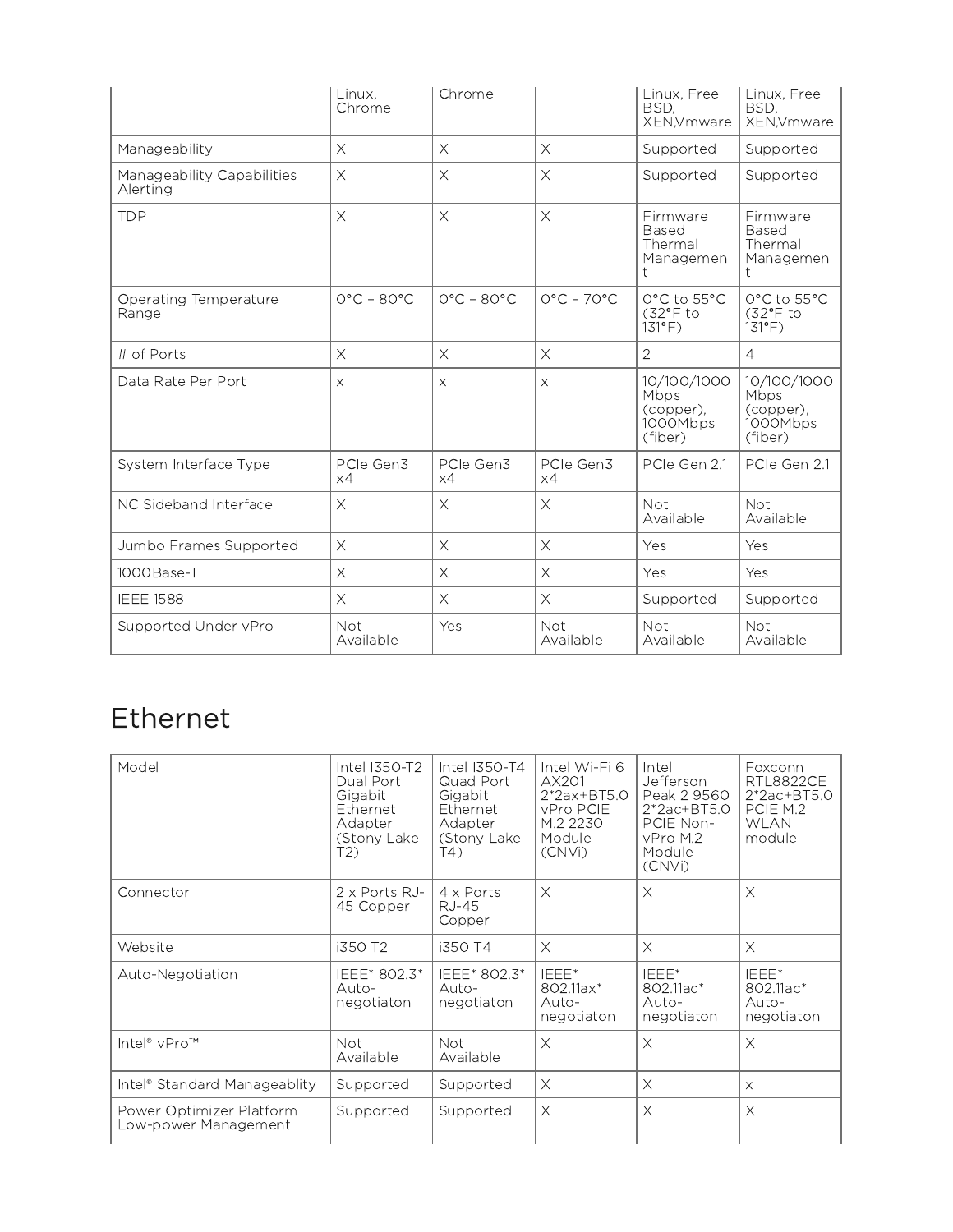| Systems                                                            |                                                                                                         |                                                                                                         |                                 |                                                 |            |
|--------------------------------------------------------------------|---------------------------------------------------------------------------------------------------------|---------------------------------------------------------------------------------------------------------|---------------------------------|-------------------------------------------------|------------|
| Energy Efficient Ethernet                                          | Supported                                                                                               | Supported                                                                                               | $\times$                        | $\times$                                        | $\times$   |
| TCP/UDP Checksum and<br>Segmentation Offload (IPv4<br>and $IPv6$ ) | Supported                                                                                               | Supported                                                                                               | Supported                       | Supported                                       | Supported  |
| Receive Side Scaling                                               | Supported                                                                                               | Supported                                                                                               | $\times$                        | $\times$                                        | $\times$   |
| Dual Tx and Rx Queues                                              | Yes                                                                                                     | Yes                                                                                                     | $\times$                        | $\times$                                        | $\times$   |
| Jumbo Frames (up to 9KB)                                           | Supported                                                                                               | Supported                                                                                               | $\times$                        | $\times$                                        | $\times$   |
| Teaming                                                            | Supported                                                                                               | Supported                                                                                               | $\times$                        | $\times$                                        | $\times$   |
| Wake from Deep Sx                                                  | Supported                                                                                               | Supported                                                                                               | $\times$                        | $\times$                                        | $\times$   |
| Server Operating System<br>Support                                 | Windows<br>Server 2008.<br>2012, 2016.<br>2019<br>Linux<br>(RHEL/SLES<br>), Free BSD,<br>Xen.<br>Vmware | Windows<br>Server 2008,<br>2012, 2016.<br>2019<br>Linux<br>(RHEL/SLES<br>), Free BSD,<br>Xen,<br>Vmware | Windows 10.<br>Linux.<br>Chrome | Windows 8.1.<br>Windows 10.<br>Linux.<br>Chrome | Windows 10 |
| Network Proxy/ARP Support                                          | Supported                                                                                               | Supported                                                                                               | $\times$                        | $\times$                                        | $\times$   |
| Media Card Reader                                                  | <b>NA</b>                                                                                               |                                                                                                         |                                 |                                                 |            |

# SECTION IV: BIOS / Certifications / Standards /

#### Environmental

## BIOS Specifications

| WMI Support                                       | Compliant with Microsoft WBEM and the DMTF common information<br>model                                            |
|---------------------------------------------------|-------------------------------------------------------------------------------------------------------------------|
| ROM-Based Setup Utility (F1)                      | System configuration setup program (text/graphic interface) available<br>at power-on with F1 key                  |
| Bootblock Recovery                                | Recovers system BIOS if the flash ROM is corrupted                                                                |
| Replicated Setup                                  | Saves system configuration settings to a file that can then be used to<br>replicate the settings to other systems |
| Boot Control                                      | Boot control available through ROM-based setup utility or with F12 key<br>at power-on                             |
| Memory Change Alert                               | Power-on error message in the event of a decrease in system memory                                                |
| Thermal Alert                                     | Power-on error message in the event of a fan failure                                                              |
| Asset Tag                                         | Supports ability to set SMBIOS type 2 baseboard asset tag field                                                   |
| System/Emergency ROM<br>Flash Recovery with Video | Supports process to recover the system BIOS if the flash ROM is<br>corrupted                                      |
| Remote Wakeup/Remote                              | System admin can power on/off a client computer from a remote                                                     |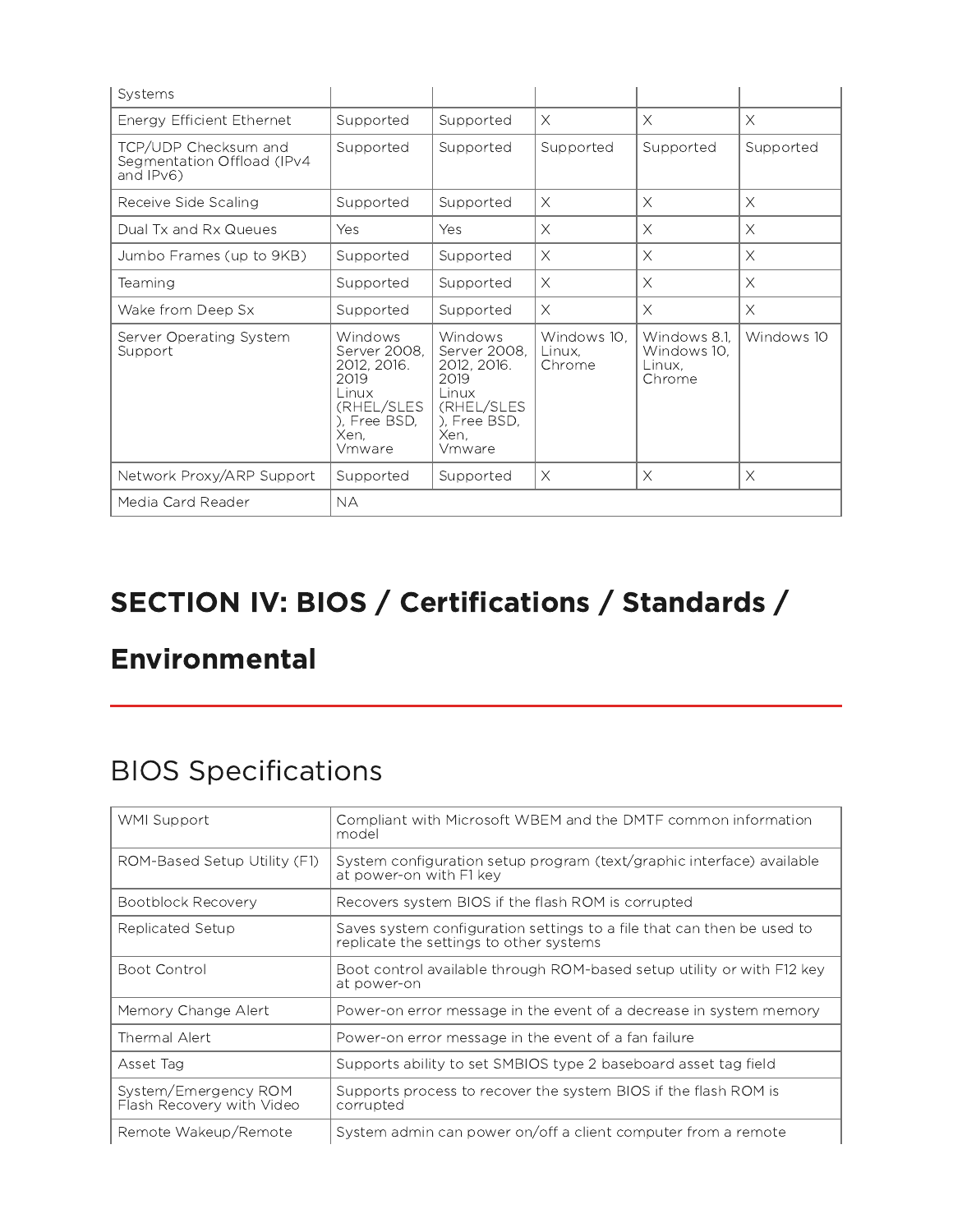| Shutdown                            | location to provide maintenance                                                                                                                                                                                                                                                                |
|-------------------------------------|------------------------------------------------------------------------------------------------------------------------------------------------------------------------------------------------------------------------------------------------------------------------------------------------|
| Quick Resume Time                   | Supports low power S3 (suspend to RAM) and prompt resume times                                                                                                                                                                                                                                 |
| <b>ROM Revision Level</b>           | System UEFI (BIOS) version reported in SMBIOS type 0 structure and in<br><b>BIOS</b> setup                                                                                                                                                                                                     |
| Keyboard-less Operation             | System can be booted without a keyboard                                                                                                                                                                                                                                                        |
| Per-port Control                    | Allows I/O ports to be individually enabled/disabled through ROM-<br>based setup or WMI interface                                                                                                                                                                                              |
| Adaptive Cooling                    | Offers multiple settings for fan control ranging between better<br>performance and better acoustics                                                                                                                                                                                            |
| Security                            | Supervisor, user and power-on passwords can protect boot and ROM-<br>based setup<br>- Chassis Intrusion Detection<br>- UEFI Secure Boot Support<br>- HDD Password Can Protect HDD Data<br>- Windows UEFI Firmware Update Support<br>- Device Guard Support<br>- BIOS Guard, Boot Guard Support |
| Intel(R) AMT (includes ASF<br>(2.0) | Allows system to be supported from a remote location                                                                                                                                                                                                                                           |
| $Intel(R)$ TXT                      | Intel(R) trusted execution technology provides a security foundation to<br>build protections against software based attacks                                                                                                                                                                    |
| Memory Modes                        | Supports mirroring, lock step, and sparing memory modes                                                                                                                                                                                                                                        |
| Windows 10 Ready                    | Supports Windows 10 requirements for secure flash, UEFI v 2.7 device<br>quard support spec                                                                                                                                                                                                     |

# Industry Standard Specification Support

| UEFI                                                               | Unified Extensible Firmware Interface v2.7                                                                                |
|--------------------------------------------------------------------|---------------------------------------------------------------------------------------------------------------------------|
| ACPI (Advanced<br>Configuration and power<br>Management Interface) | Advanced Configuration and Power Interface v6.2                                                                           |
| <b>ASF 2.0</b>                                                     | DMTF Alert Standard Format Specification v2.0                                                                             |
| ATA (IDE)                                                          | AT Attachment 6 with Packet Interface (ATA/ATAPI-6)                                                                       |
| CD Boot                                                            | El Torito Bootable CD-Rom Format Specification, v1.0                                                                      |
| <b>EHCI</b>                                                        | Enhanced Host Controller Interface for Universal Serial Bus, Revision<br>V1.0                                             |
| PCI                                                                | PCI Local Bus v3.0<br>PC Firmware Specification 3.1                                                                       |
| PCI Express                                                        | PCI Express Base Specification v3.0                                                                                       |
| <b>SATA</b>                                                        | Serial ATA Revision 3.0 Specification                                                                                     |
| <b>TPM</b>                                                         | Trusted Computing Group TPM Specification v2.0                                                                            |
| <b>UHCI</b>                                                        | Universal Host Controller Interface Design Guide, Revision v1.1                                                           |
| <b>USB</b>                                                         | Universal Serial Bus Revision v1.1<br>Universal Serial Bus v2.0<br>Universal Serial Bus v3.0<br>Universal Serial Bus v3.2 |
| <b>SMBIOS</b>                                                      | DMTF System Management Spec v3.2.1                                                                                        |
| <b>XHCI</b>                                                        | XHCLSPEC Revision v1.2                                                                                                    |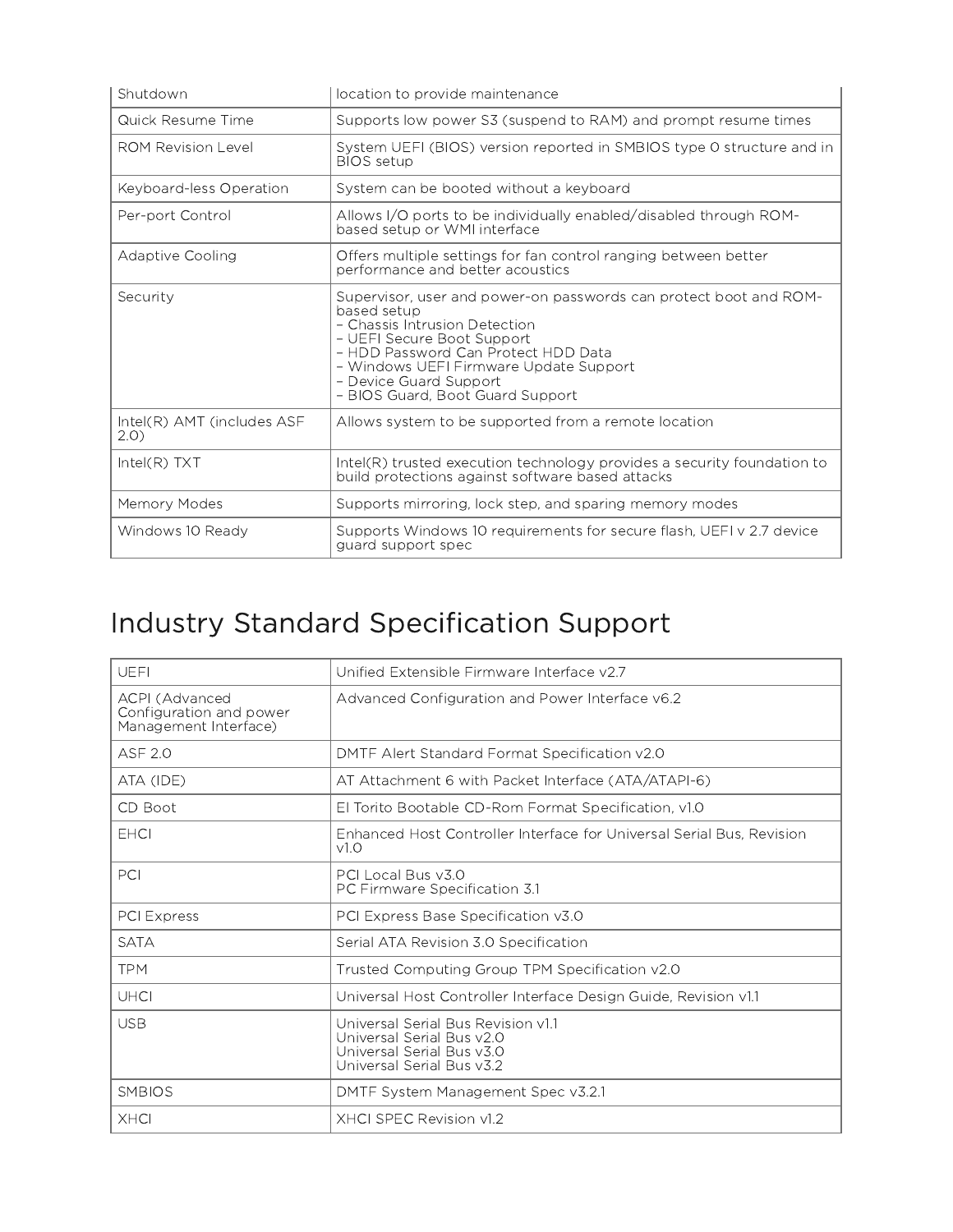# Social and Environmental Responsibility

| Quality Control                                                    | Lenovo is a member of an eco declaration system that enforces regular<br>independent quality control                                                                                                                                                                                                                                                                                                                                                                                                                                                                                                                                                                                                                                                                                                                                                                                                                                                                                                                                                                                                                                                       |
|--------------------------------------------------------------------|------------------------------------------------------------------------------------------------------------------------------------------------------------------------------------------------------------------------------------------------------------------------------------------------------------------------------------------------------------------------------------------------------------------------------------------------------------------------------------------------------------------------------------------------------------------------------------------------------------------------------------------------------------------------------------------------------------------------------------------------------------------------------------------------------------------------------------------------------------------------------------------------------------------------------------------------------------------------------------------------------------------------------------------------------------------------------------------------------------------------------------------------------------|
| Hazardous Substances and<br>Preparation                            | • Products do not contain more than; 0.1% lead, 0.01% cadmium, 0.1%<br>mercury, 0.1% hexavalent chromium, 0.1% polybrominated biphenyls<br>(PBB) or 0.1% polybrominated diphenyl ethers (PBDE). (See legal<br>reference and Note B1)<br>• Products do not contain Asbestos<br>• Products do not contain Ozone Depleting Substances:<br>Chlorofluorocarbons (CFC), hydrobromofluorocarbons (HBFC),<br>hydrochlorofluorcarbons (HCFC), Halons, carbontetrachloride, 1,1,1-<br>trichloroethane, methyl bromide<br>• Products do not contain more than; 0.005% polychlorinated biphenyl<br>(PCB), 0.005% polychlorinated terphenyl (PCT) in preparation<br>• Products do not contain more than 0.1% short chain chloroparaffins<br>(SCCP) with 10-13 carbon atoms in the chain containing at least 48% per<br>mass of chlorine in the SCCP<br>• Parts with direct and prolonged skin contact do not release nickel in<br>concentrations above 0.5 microgram/cmÂ <sup>2</sup> /week<br>REACH Article 33 information about substances in articles is available<br>at:<br>https://www.lenovo.com/us/en/social responsibility/social responsibilit<br>y_resources/ |
| <b>Batteries</b>                                                   | <b>UN38.3, MSDS</b>                                                                                                                                                                                                                                                                                                                                                                                                                                                                                                                                                                                                                                                                                                                                                                                                                                                                                                                                                                                                                                                                                                                                        |
| Safety, EMC Connection to<br>the Telephone Network and<br>Labeling | Not applicable                                                                                                                                                                                                                                                                                                                                                                                                                                                                                                                                                                                                                                                                                                                                                                                                                                                                                                                                                                                                                                                                                                                                             |

#### Acoustic Noise Emissions Declaration

| LWAd(bels) Idle | $\cup$ . I                             |
|-----------------|----------------------------------------|
| LWAd(bels) Oper | $\overline{\phantom{a}}$<br>$\cup$ . / |

#### Safety, EMC Connection to the Telephone Network and Labeling

| Industry Standard<br>Specifications         | not applicable                                                               |
|---------------------------------------------|------------------------------------------------------------------------------|
| Remote Manageability <br>Software Solutions | not applicable                                                               |
| System Software Manager                     | Lenovo ThinkStation supports software management tools by Lenovo<br>Vantage. |

## Regulations & Standards

EMC & Safety